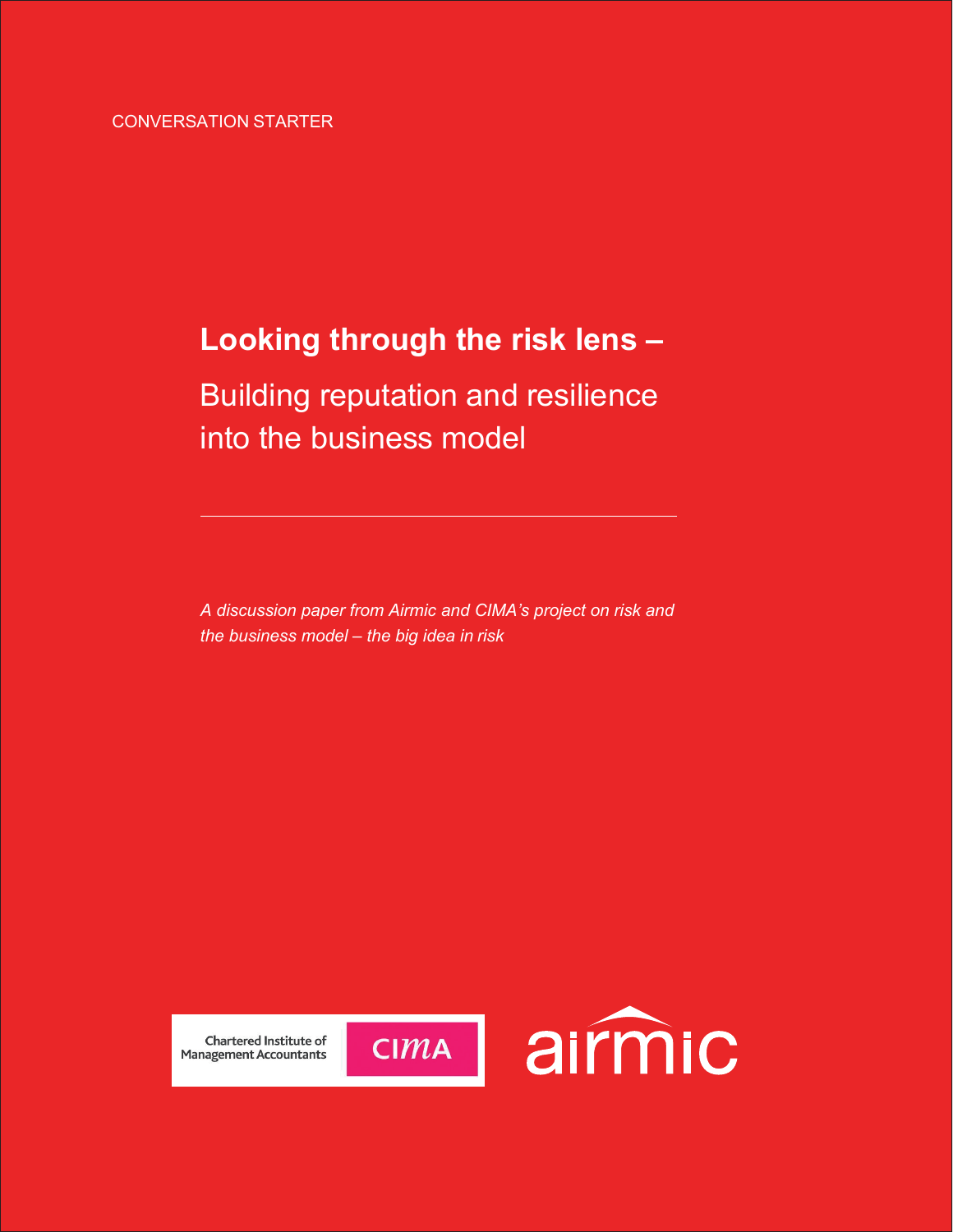## **ACKNOWLEDGEMENTS**

This conversation starter was drafted by Katie Moore, Research and Development Manager, Airmic and Gillian Lees, Head of Research & Development, CIMA. They would like to thank the following for their input and support: John Hurrell, Paul Hopkin, John Ludlow (Airmic) and Charles Tilley and Nick Topazio (CIMA).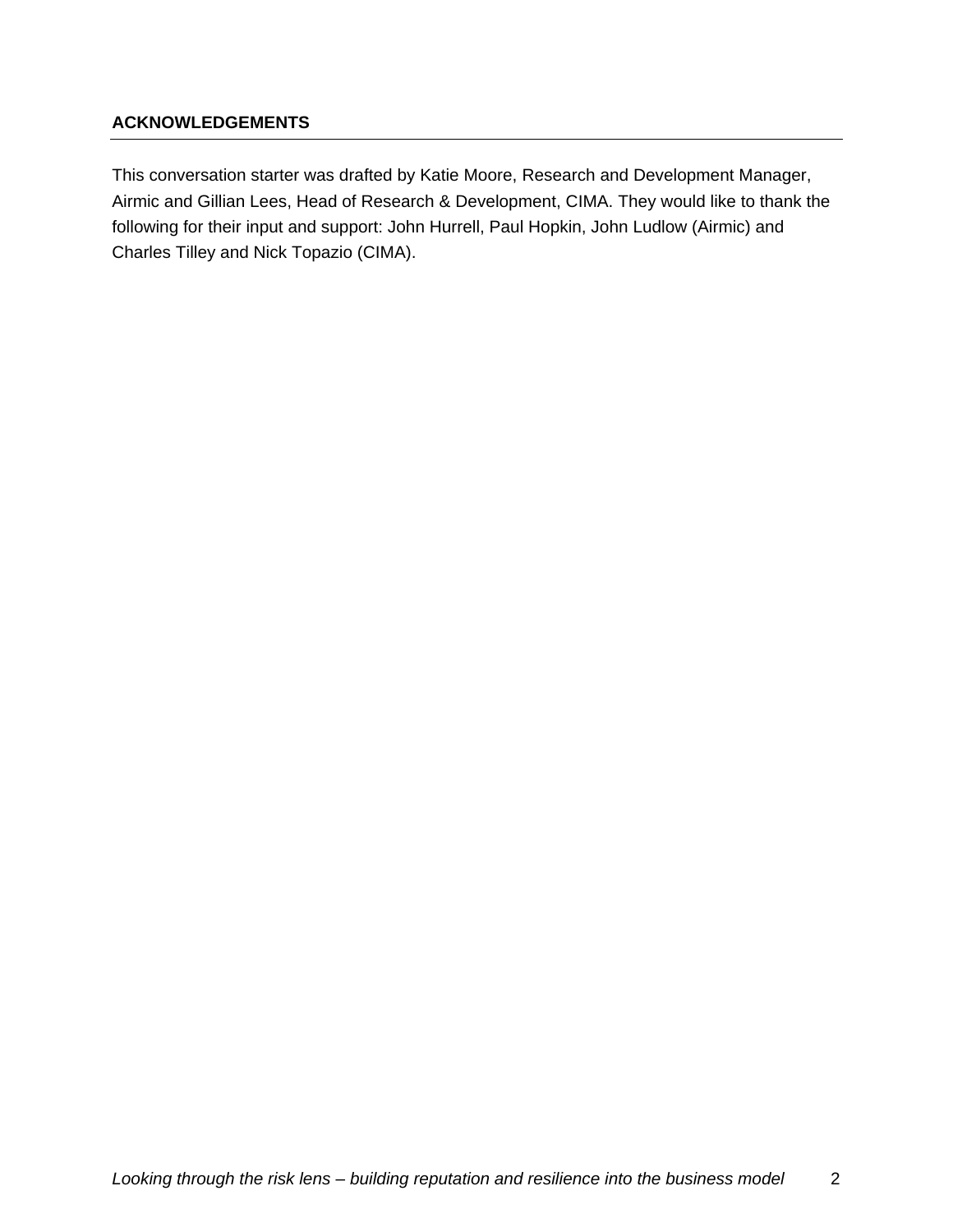## **INTRODUCTION**

More than ever before, company boards need to understand risk if they are to ensure the longterm sustainable success of their organisations and to avoid the pitfalls that have tripped up so many, ranging from financial product mis-selling to passing horsemeat off as beef. There is no shortage of 'risk stories': for example, Airmic's Roads to Ruin report includes 18 case studies that analyse major corporate crises, such as Northern Rock, Airbus and BP. In every case, it appeared that boards were failing to engage with important risks, including risks to reputation. This discussion paper aims to provide a conversation starter on how boards can address this deficiency by using their business models to shape an effective risk conversation.

There is little doubt that the challenges of globalisation, digitisation and new technology combined with the sheer pace of change are putting more demands on boards. In particular, they need to understand how the value of their organisations lies increasingly in intangible assets, such as brand, reputation and customer sentiment, reflecting a shift towards the 'experience economy'. They also need to grasp wider stakeholder needs and demands, including the impact of social media.

However, evidence suggests that many are frustrated that they lack the right tools and information to enable them to have an effective risk conversation that focuses on building resilience and protecting reputation in this new environment. For example, a recent McKinsey survey revealed that directors 'struggle to understand and make time to manage business risks - one of several areas where directors indicate room for further improvement<sup>11</sup>.

"While respondents say their boards are taking more responsibility for strategy, risk management is still a weak spot…This is the one issue where the share of directors reporting sufficient knowledge has not increased: 29% now say their boards have limited or no understanding of the risks their companies face. What's more, they say their boards spend just 12% of their time on risk management, an even smaller share of time than two years ago"

*Improving board governance: McKinsey Global Survey results, August 2013.*

While risk management has developed significantly in recent years, a new integrated approach is needed, which provides a complete and coherent picture of the organisation's risk universe.

<sup>&</sup>lt;sup>1</sup> Improving board governance: McKinsey Global Survey results, August 2013.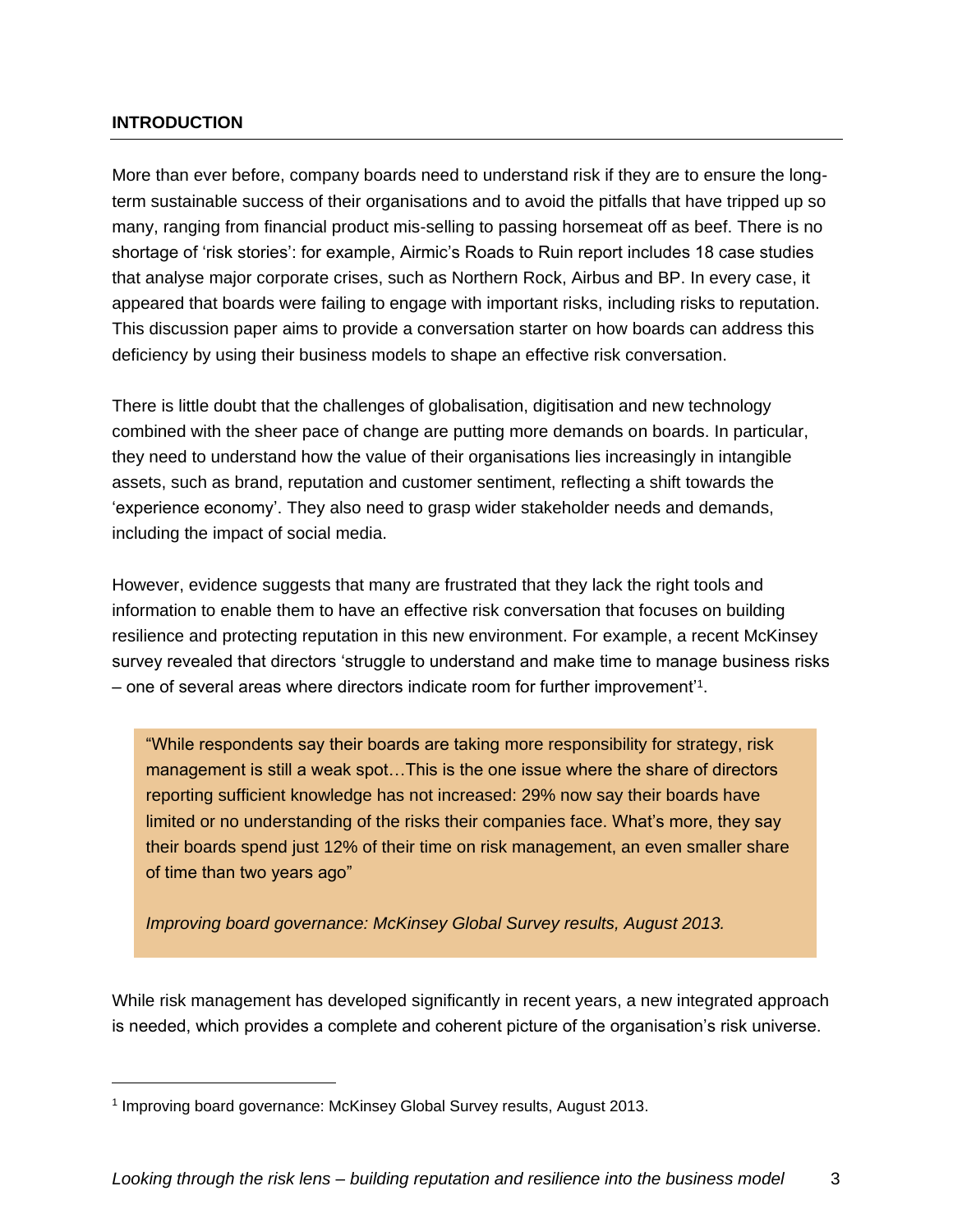We believe that organisations can achieve this by viewing their business model through the lens of risk – and within the context of the external environment.

This discussion paper provides a proposed framework for integrating risk through the business model, together with a structured approach to the effective board risk conversation. We will be testing this model through further research. It complements the recent report, Tomorrow's Risk Leadership: delivering risk resilience and business performance, which makes the case for all organisations to rethink their risk leadership and consider the value of a dedicated executive risk leadership role.<sup>2</sup>

<sup>&</sup>lt;sup>2</sup> See [www.tomorrowscorporategovernance.com.](http://www.tomorrowscorporategovernance.com/) Both Airmic and CIMA contributed to the development of the report and toolkit.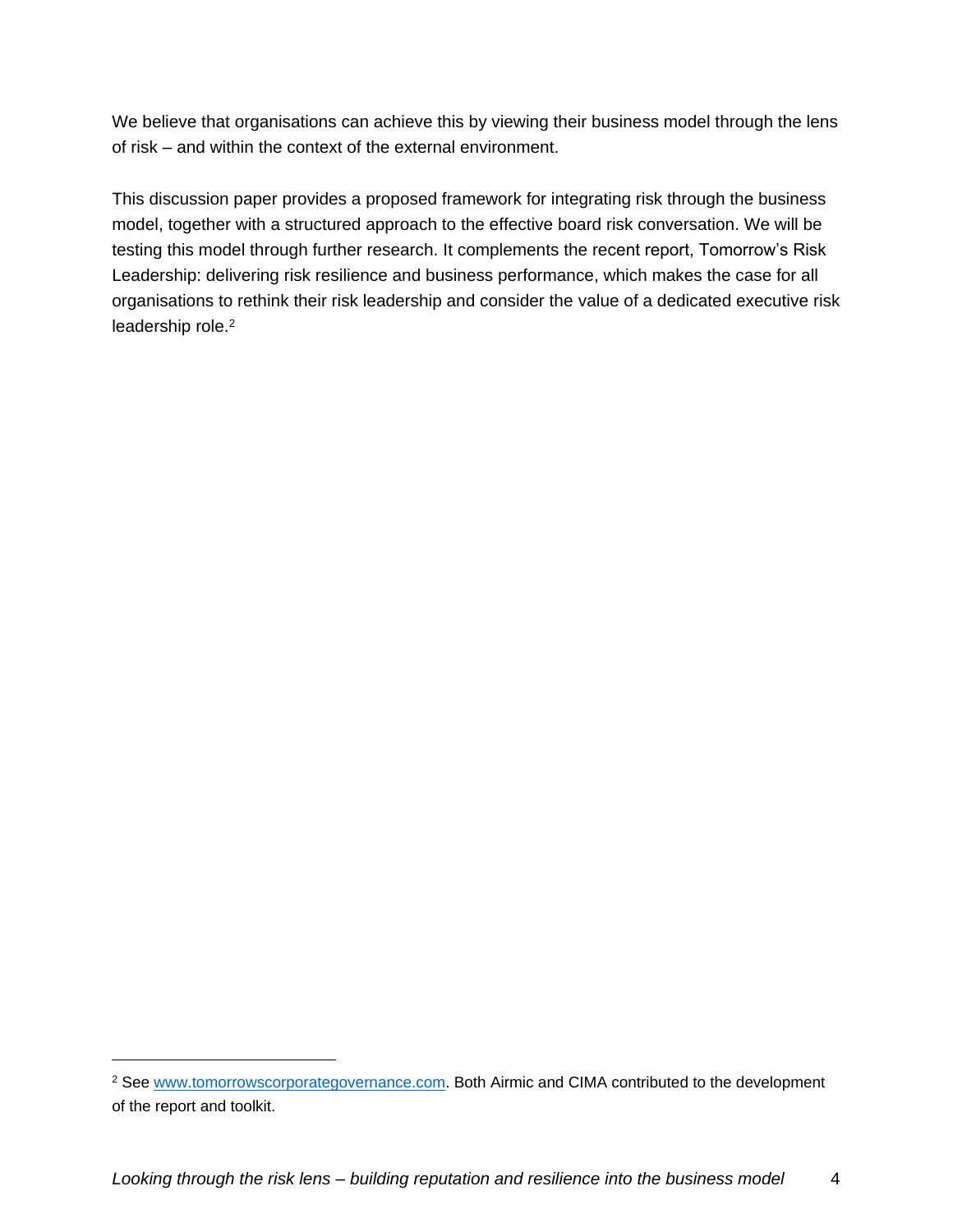## **INTRODUCING THE BUSINESS MODEL**

Our framework is underpinned by the concept of the business model, defined in the International Integrated Reporting Framework as the organisation's 'system of transforming inputs, through its business activities, into outputs and outcomes that aims to fulfil the organisation's strategic purposes and create value over the short, medium and long term'.

A thorough understanding of the business model within the context of the external environment provides a sound basis for identifying risks and opportunities.

The inputs and outputs of the business model are expressed in terms of the 'six capitals' – the organisation's key resources and relationships: financial, manufactured, intellectual, human, natural, and social and relationship. This ensures a broad, integrated view of value creation which takes intangibles as well as 'externalities' into consideration.

**Figure 1:** the business model shown as the value creation process within the context of the external environment



*<IR> framework showing the business model at the heart of the organisation © IIRC 2013*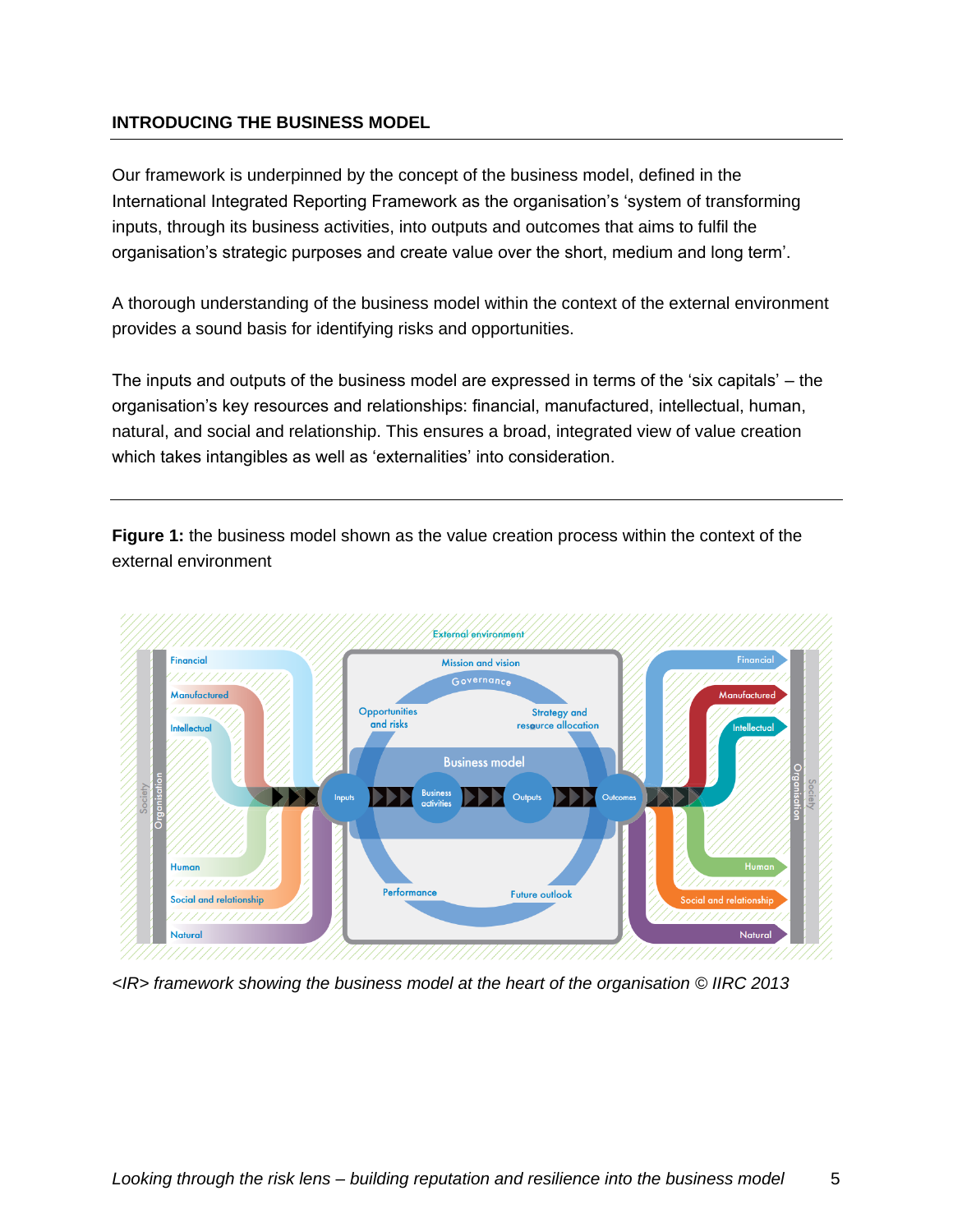#### *Setting the risk context*

The business model needs to be applied to a robust risk management process. This is illustrated in Figures 2 and 3, which show an iterative cycle of setting the context against which risks can be assessed, treated and subsequently monitored and reported upon. The board has a key role to play in this process. For example, the UK Corporate Governance Code indicates that the board needs to monitor the effectiveness of the risk management process as a whole. It also makes clear that the board is responsible for setting the overall risk context in terms of determining the nature and extent of the principal risks it is willing to take and it must also monitor and report upon these principal risks. These include risks that would threaten the organisation's business model, future performance, solvency or liquidity.

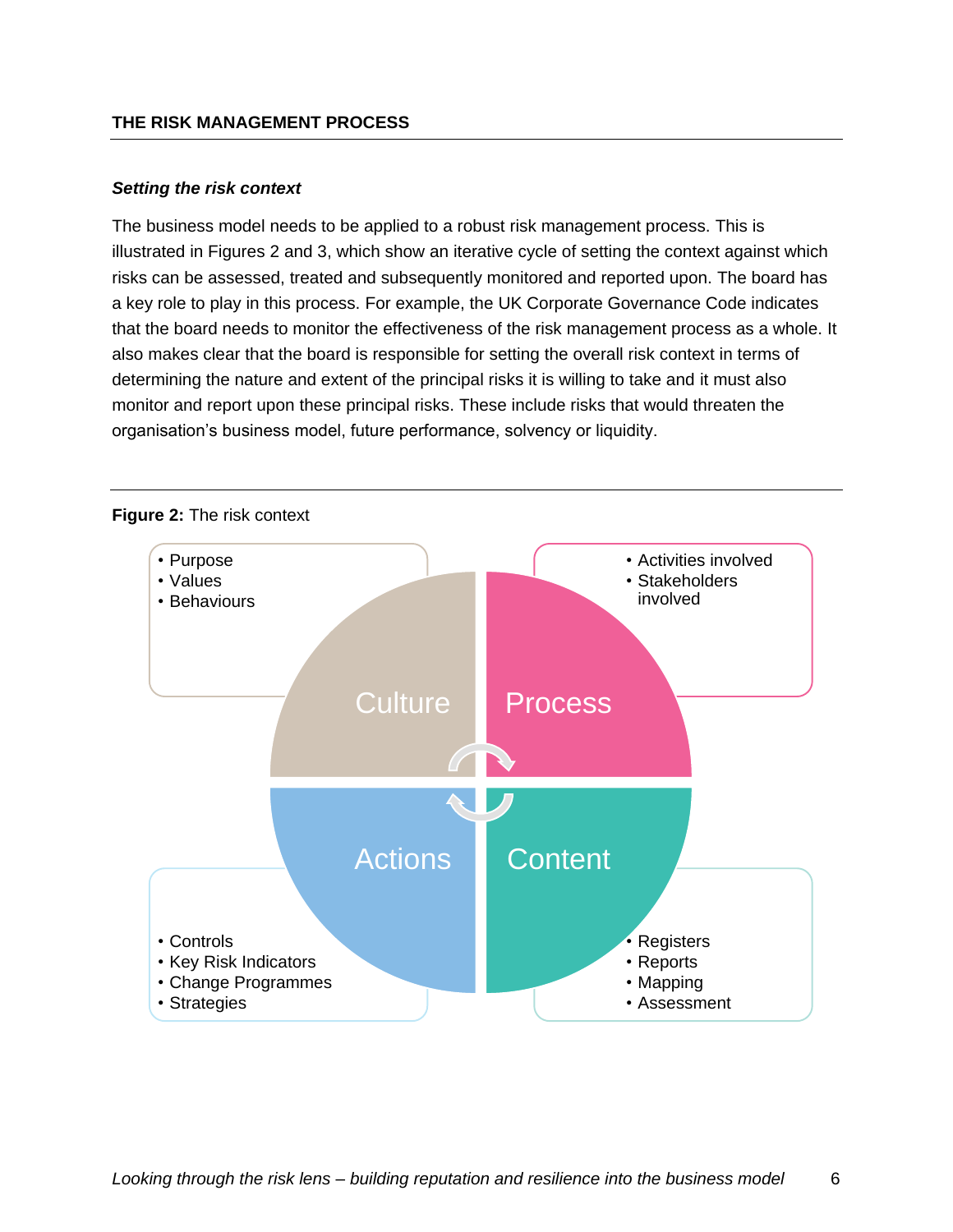



### *Risk assessment*

An essential element of the risk management process is risk assessment. Typically, a risk register is developed, identifying a series of possible 'risk events'. The benefit of using the business model as the basis for risk identification is to ensure that risks are viewed in an integrated way over the short, medium and long term. This should help the board to better understand cause and effect, giving it greater assurance that it has line of sight over all the principal risks. For example, understanding the quality of key 'inputs' such as people or relationships may help the board to assess whether the organisation is setting up potential problems for the future, such as mis-selling, poor customer/patient care or industrial accidents. An events-based risk register might not pick up such broad-based risks that may play out over the longer term.

A more systematic approach is to use the four components of the business model (inputs, business activities, outputs and outcomes) as a basis for identifying risks within the context of the external environment: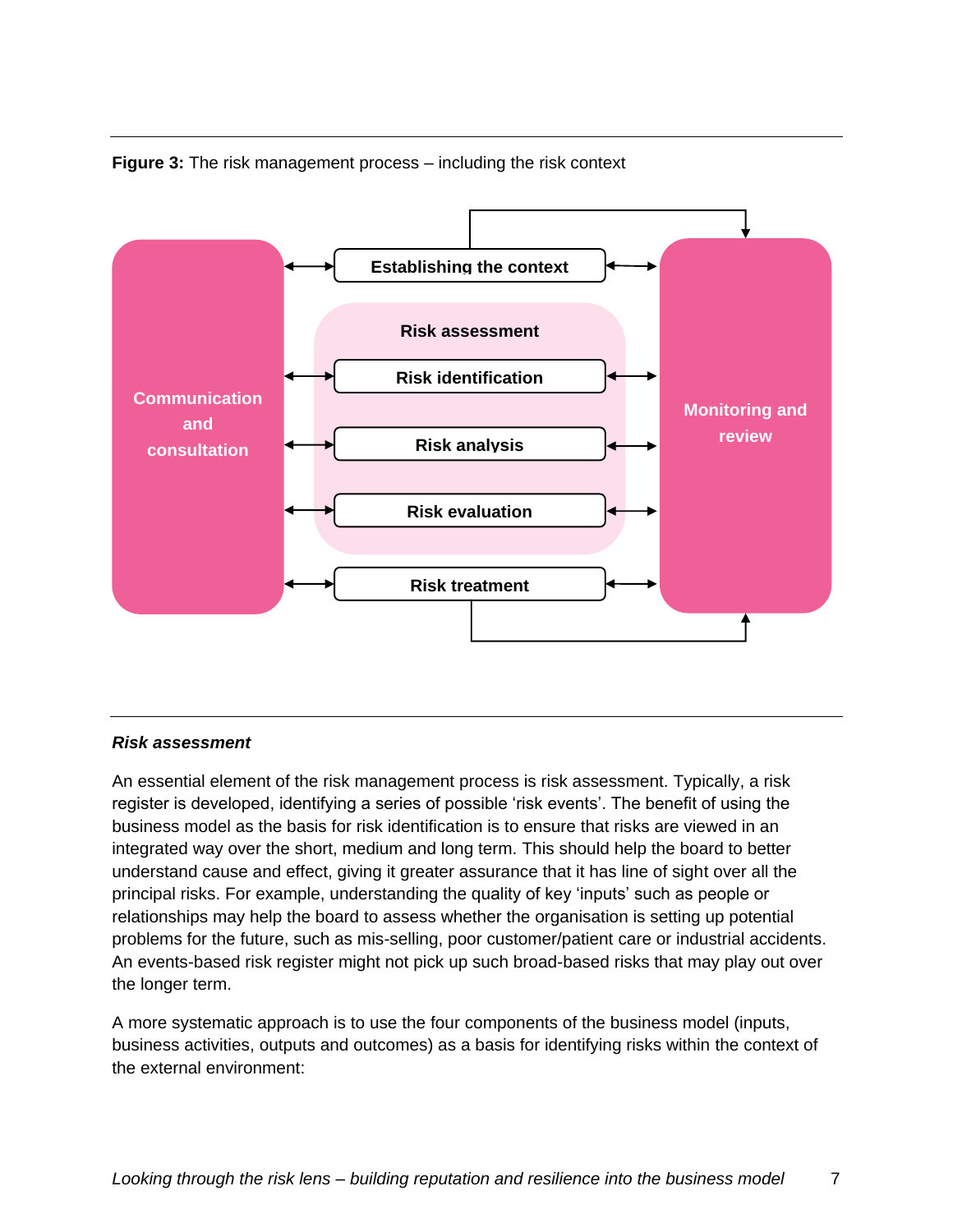## **Figure 4: managing risk through the business model**



This process of identification creates the basis for an integrated risk analysis and evaluation, which informs how the risks need to be managed.

Figure 4 shows that risks need to be identified for each component of the value creation process. For example, in relation to inputs, each of the six capitals need to be considered in terms of cost availability and quality. The outcome of this process is a systematic identification of all the risks related to inputs, business activities, outputs and outcomes: Figure 4 shows the key considerations relating to each category.

These key considerations can then be integrated and analysed to create a principal risk narrative. For example, an organisation may identify a risk that it is not able to access talent in sufficient numbers with the required skills to deliver its services effectively (a risk to an input). It can track this risk through the business model by connecting it to the risk of process failure (risk to business activity), resulting in poor service delivery (risk to output) and ultimately, damaged reputation (risk to outcome). This process should also flush out risks that have been missed. It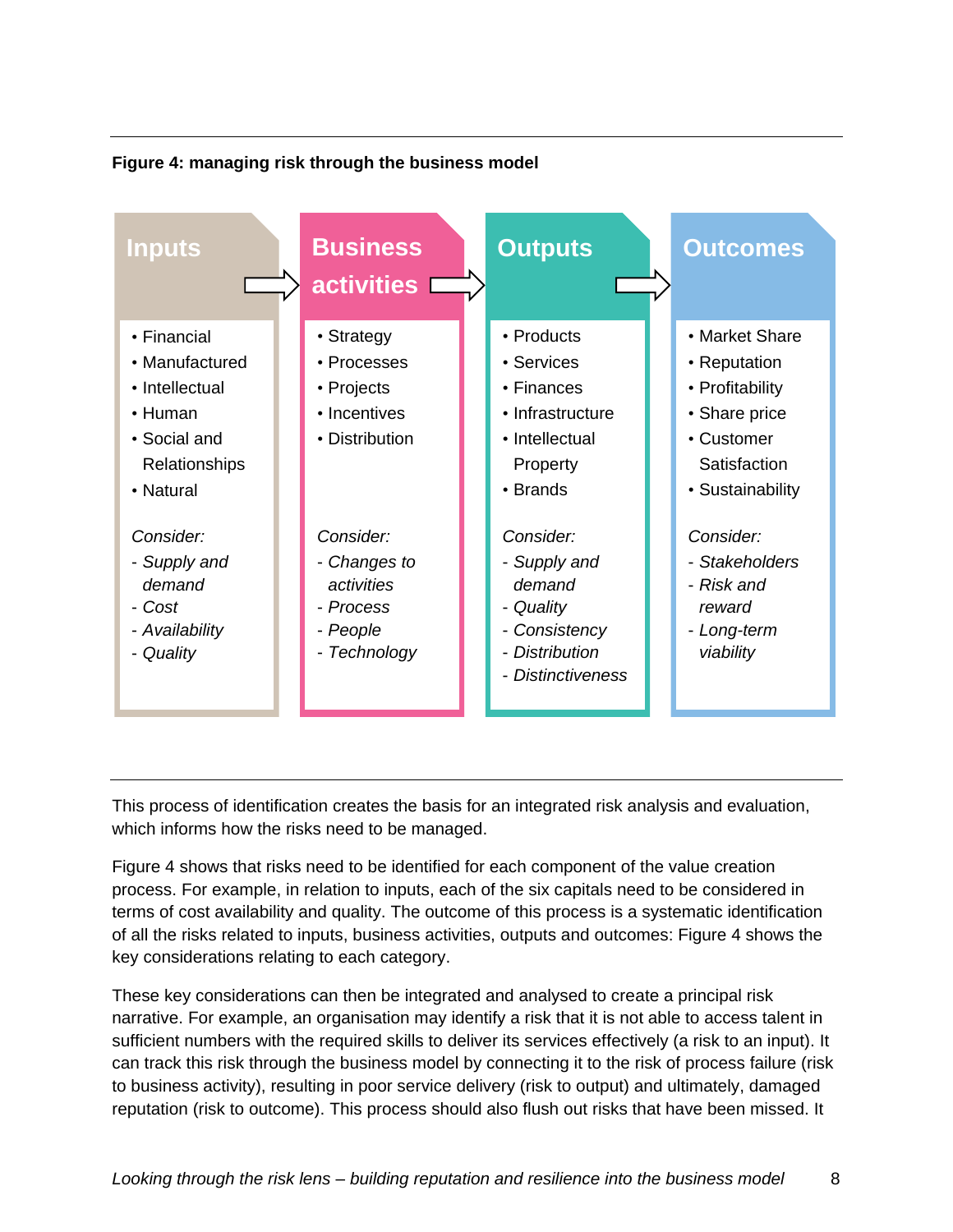should also enable risks arising from the different capitals to be integrated, for example poorlytrained people combined with inadequate equipment may result in poor customer experience and at worst, serious accident.

This process of integration enables a richer risk assessment by:

- Identifying recurring or particularly strong risk themes, for example, safety.
- Developing a more comprehensive understanding of causes, effects and consequences, leading to more complete risk responses. For example, an organisation may address the risks of poor service delivery by investing in staff training, which may prevent short-term problems. However, in the longer-term, it may be necessary to address the talent issue at a deeper level by collaborating with education providers, automating processes and/or outsourcing some activities.

Based on this risk analysis, therefore, the organisation can determine appropriate risk responses over different timescales and at three levels:

- Strategic
- Tactical
- Operational.

Some risks will be relatively simple, demanding a relatively straightforward operational response. Others, like the example above of poorly-trained people combined with inadequate equipment, will benefit from being viewed through the lenses of the different capitals across all components of the business model to generate appropriate risk responses at the strategic, tactical and operational levels.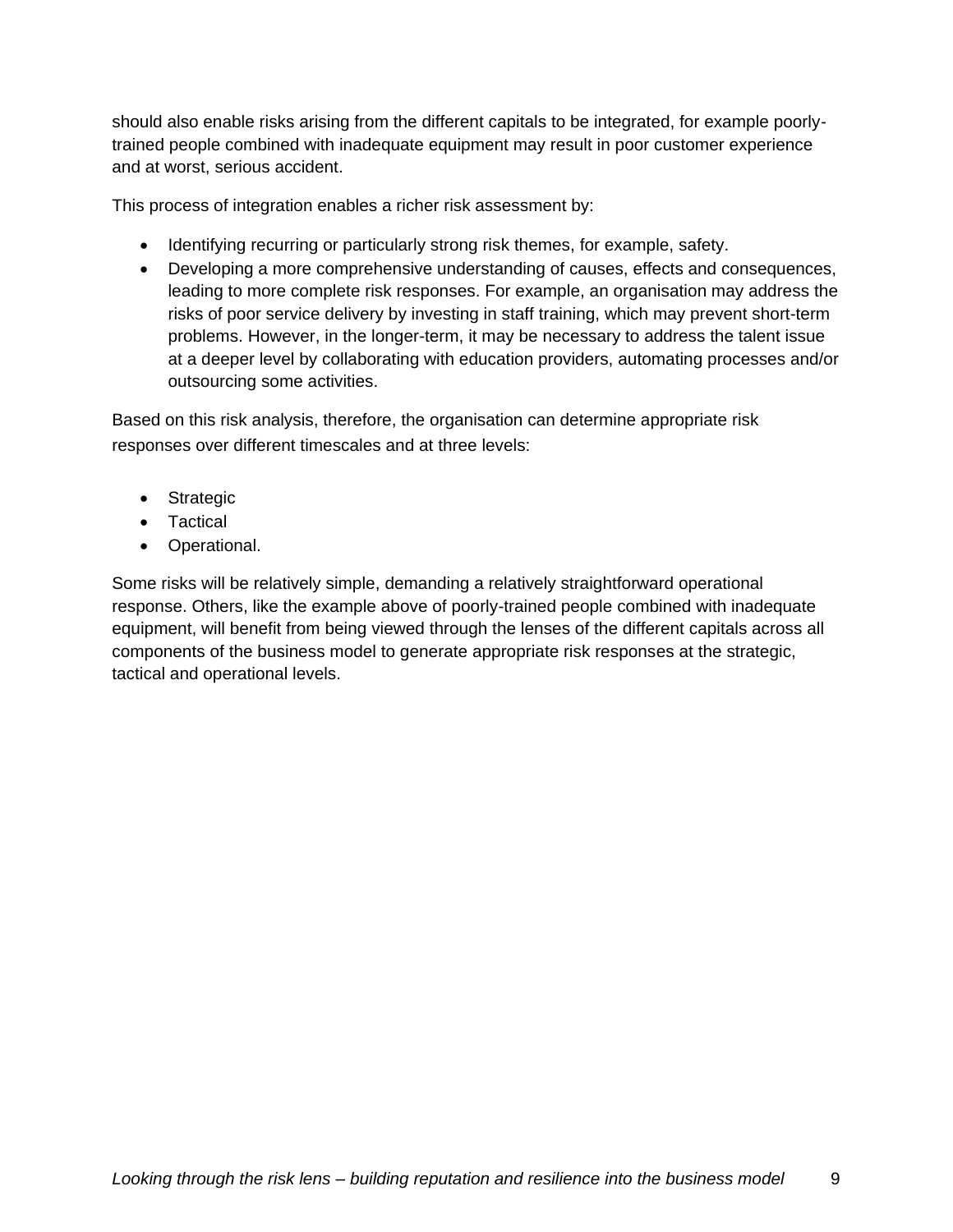## **THE BOARD RISK CONVERSATION**

How does this detailed risk assessment inform the board risk conversation about principal risks?

Based on the above risk management process, management should be able to determine what risk information is material for the board report as follows:

#### 1. **The risk management process, including the risk context.**

*Conversation points:* 

- *Setting the context and tone from the top*
- *Is the risk management process effective?*
- *Are we picking up all the principal risks?*

### 2. **Report on the recurring and dominant risk themes e.g. safety.**

*Conversation points:* 

- *Would we expect these to be dominant themes for our business?*
- *Are there other dominant themes we should reasonably expect to see? What are we missing?*
- *Are the risk responses consistent with our risk appetite and risk culture?*
- *Is our risk culture giving rise to these risks? Are we getting people to do the right thing?*

### 3. **Report on key business model risks.**

Each headline risk would be supported by a strong narrative, which explains detailed causes and consequences, integrating all aspects of the business model and indicating a range of risk responses at the strategic, tactical and operational levels. These risks would form the main part of the board risk conversation and would need in-depth discussion, relating the risks to risk culture and appetite as well as changes in the external environment.

*Conversation points:*

- *In view of these risks, is our business model fundamentally sustainable?*
- *Are we comfortable that we are not risking catastrophic loss?*
- *What metrics do we need to monitor these risks?*
- *Are these risks and proposed responses consistent with our risk appetite and culture?*
- *Is our business model giving rise to additional risks? Are we encouraging the right behaviours?*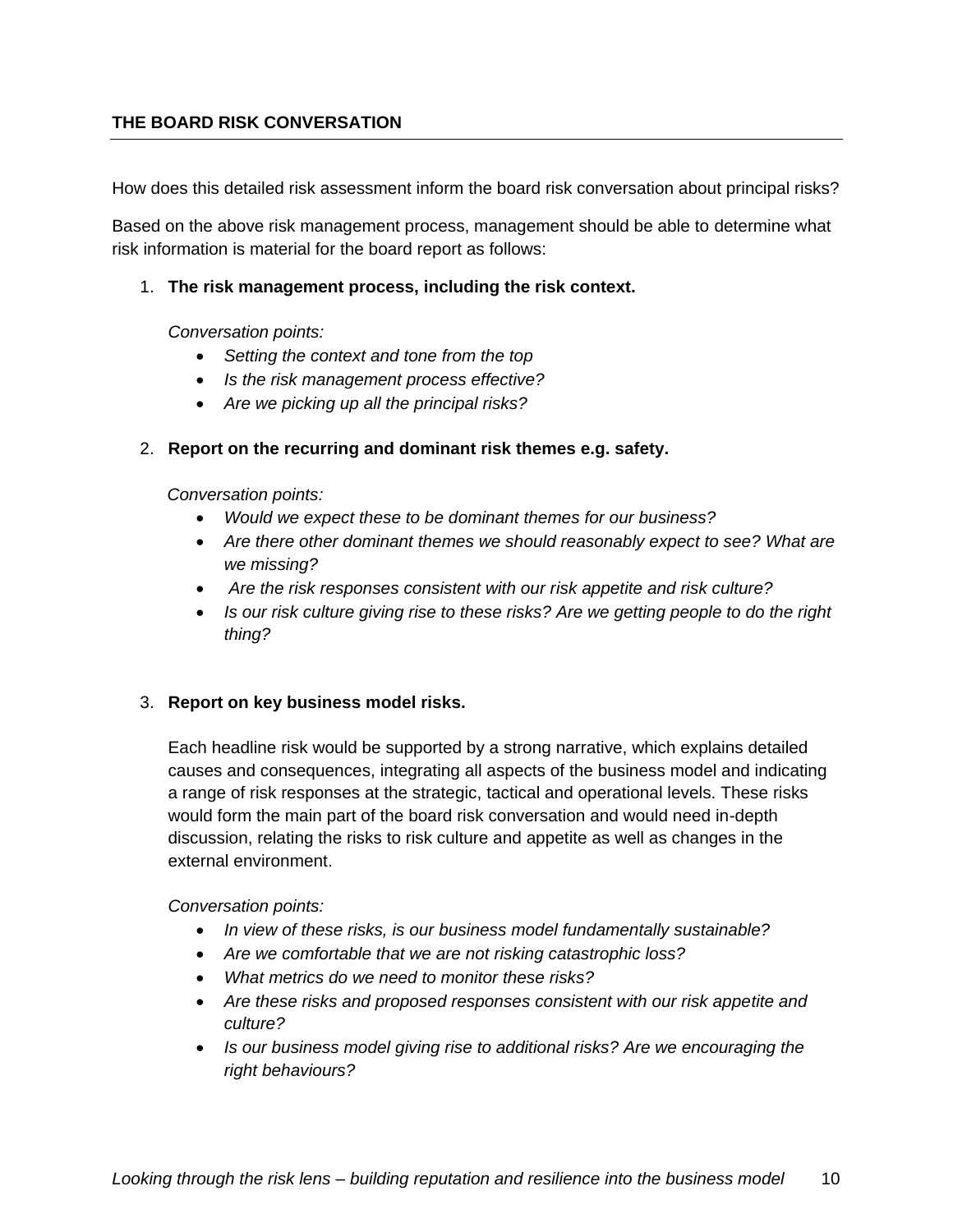What the board receives is integrated and focused risk information that is underpinned by the logic of its business model, which should help it spend its time on the risks that have the greatest potential for damage. By using the business model as the basis for the risk identification process, boards also avoid the trap of focusing only on strategic risks and missing operational disasters that cause reputational damage. As we saw above, risks identified through the business model should be considered on every level – strategic, operational and tactical.

Would this approach prevent some of the problems that were so graphically described in *Roads to Ruin?* For example, would the board of Northern Rock have received a risk report that highlighted the risks to its business model inputs of financial capital and how this might play out for its business? Could such a risk report have led it to conclude that as it stood, its business model was unsustainable? Could a business model-based risk report have helped the BP board to conclude that safety was being compromised? Difficult to say, but we believe that a crucial first step is to ensure that, at the very least, this sort of information is presented to the board to enable the right conversation on risk to take place.

## *Questions for discussion*

- Does this approach make sense and would it be workable on a practical level?
- How can it be improved?
- To what extent will it support a more integrated conversation on risk and resilience?
- How do you think this model could be developed?

This discussion paper is the basis of research that Airmic and CIMA are initiating on risk and the business model and aims to 'start the conversation'. We would be interested in hearing from organisations that would be willing to participate in the further development of the business model approach to risk management and reporting.